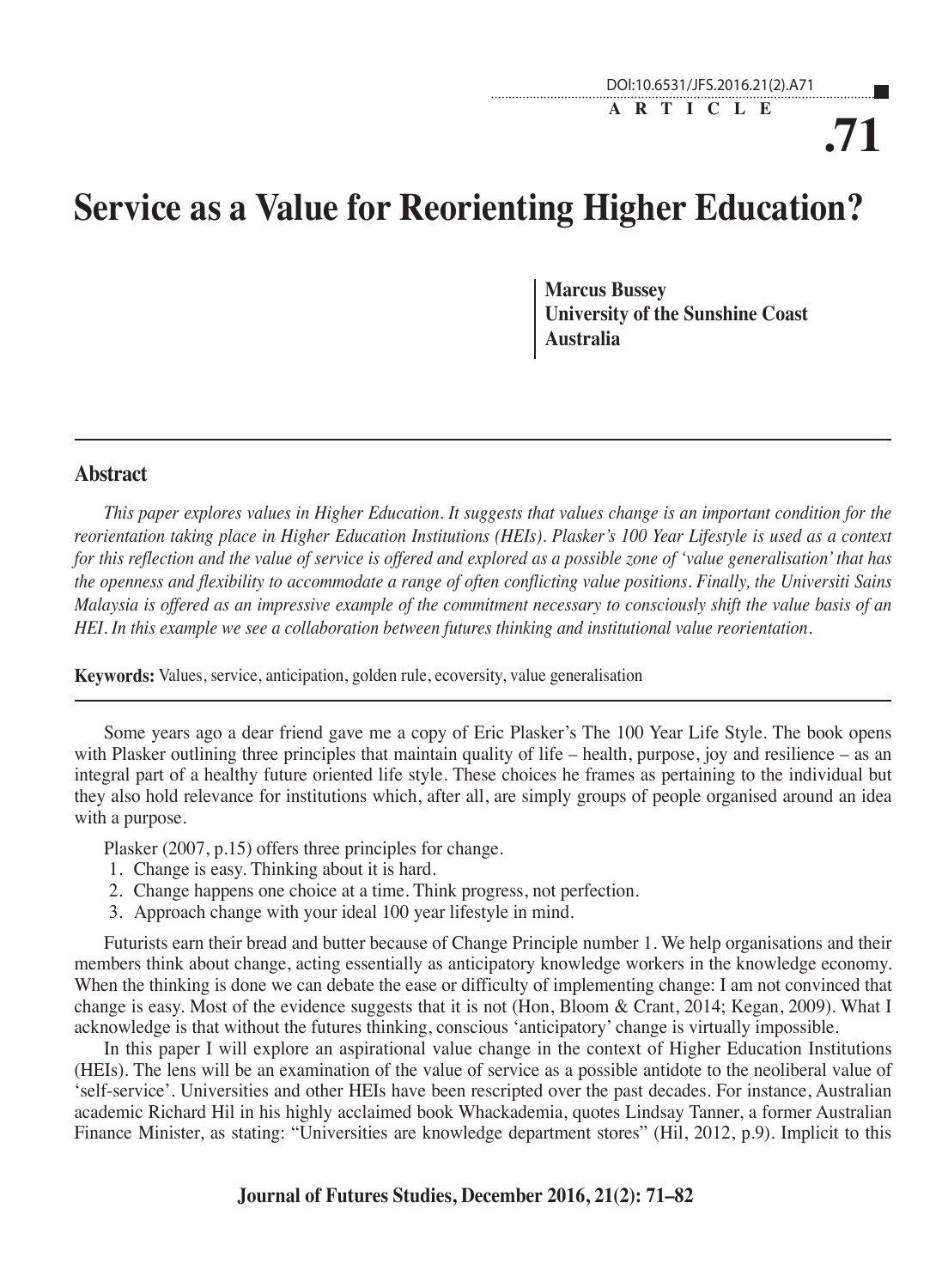statement is that students are customers and knowledge is the commodity on sale. Students can pick and choose, essentially following the self-service principal of the market place. The shift from an industrial economy to a knowledge economy is flagged in the new metaphor of the department store. Thus Hil notes, "The notion of universities as institutions for the collective good has largely been usurped by the need to survive in an increasingly cut-throat market place" (Hil, 2012, p.10).

## **The Good?**

The notion of the 'good' of course is a moveable feast. Jim Dator reminds us that the golden rule of 'do unto others as you would have them do unto you' is in fact a trap and that one person's good is often another's poison. His recommendation is the adoption of a situational ethic:

> *In our modern, congested, multicultural world, a better, new Golden Rule might be, 'Do unto others as they wish you to do unto them'. In this sense, then, ethics becomes 'situational' (something to be negotiated between strangers and newcomers) rather than something absolute and obvious for people who live together from birth to death (Dator, 2006, p.26).*

Like the notion of the good, service is also situational. It posits another, or an Other, to whom we are connected and with whom we can engage (Butler, 2004; Noddings, 2003). The 'other', as Dator points out, can be a future-generational Other, or a non-human Other. As he observes: "all living things have rights, and therefore when humans kill or injure other life forms, ethical considerations should be brought to bear" (Dator, 2006, p.25). This is the position of those arguing for the ecoversity as a newly conceived HEI that has as its prime concern the fostering of a relational ethic of learning/educating. Garlick, Matthews and Carter for instance argue that:

> *…universities ought to function primarily as a public good and thus have an ethical responsibility toward redressing the human-nature divide. [We] propose that universities adopt a relational ethics and transform themselves as spaces and places wherein their residents might live a 'mutually engaged' existence with wildlife and local ecosystems (Garlick, Matthews & Carter, 2011, np).*

Once again the 'good' is offered as a guide to the practice and identity of HEIs. I have no doubt that current HEIs function according to a neoliberal definition of the 'good' and do relatively well on such metrics. Yet I also have no doubt that such a 'good' is limited in vision to the individualas-consumer, the corporate, the species and the state. Deeper senses of the good are thus subsumed within a system of relations that are not mutual, fail to foster an awareness of the relational, overlook the deeper and emerging possibilities of humanity alive to its place in the Cosmos as co-creator, and equate knowledge with information management. New human possibilities are emergent and challenge the dominant HEI system but struggle for legitimacy. Nonetheless, futures thinking acts as a critical frame through which to explore such ideas and the role values play in both legitimising present conditions and destabilising accepted notions of the 'good'.

## **Value Generalisation**

HEIs serve their societies and reflect dominant assumptions about how the world works. They are indeed committed to a range of social 'goods'. Such goods Hans Joas (2013) argues are deeply internalised frames of reference that have historical roots and contextual force that generate 'subjective certainty'. Following Joas, for service to be taken as a good it must generate a sense of 'self-evidence and affective intensity' (Joas, 2013, p.173). Given that the cultural,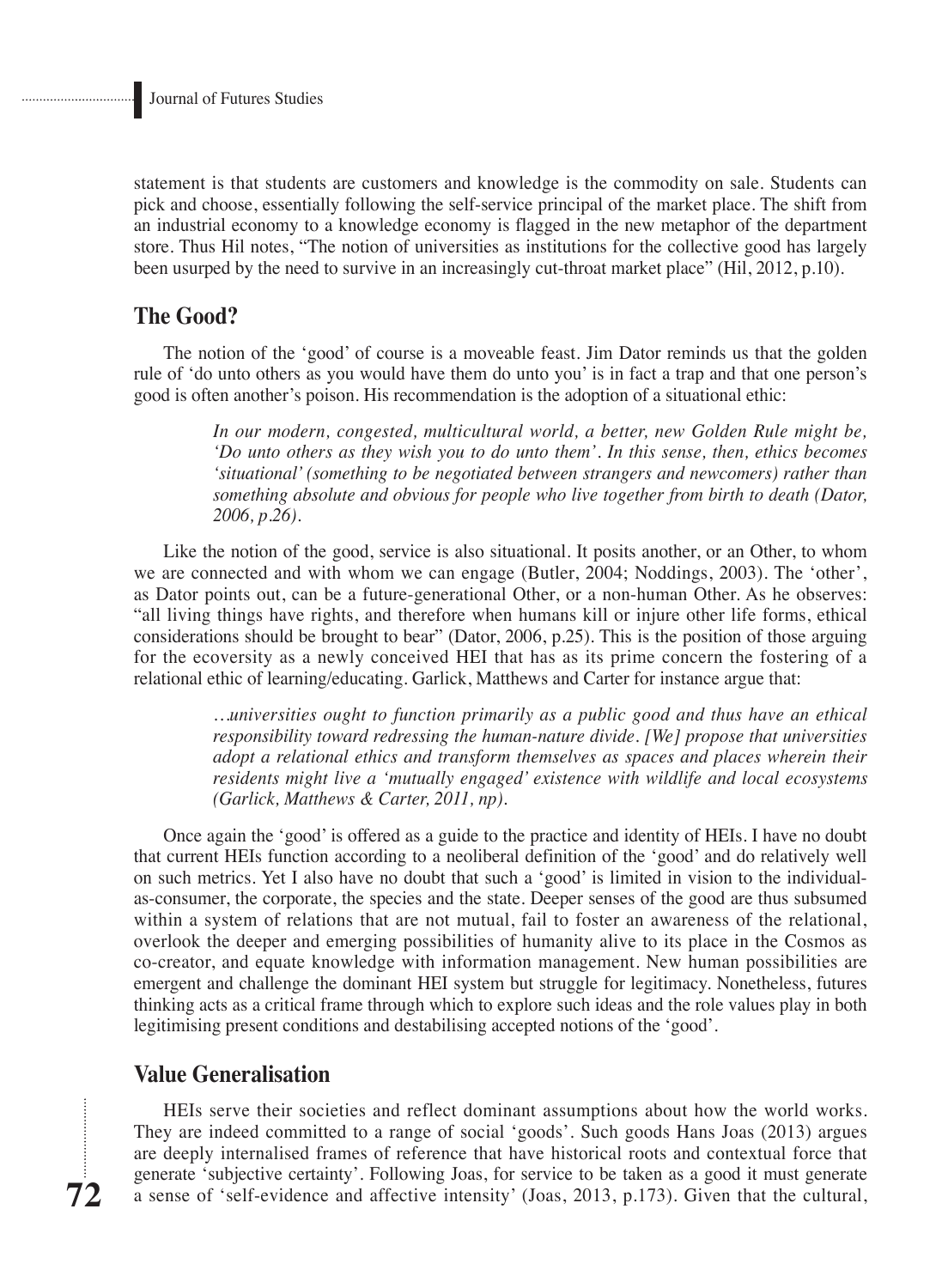social, environmental and technological forces at work on individual and collective identity are formidable and unrelenting it is hardly surprising that HEIs are currently struggling to express a set of collectively acceptable 'goods'. However, they are managed by clever and sincere people who are adept at serving more than one master. All forty Australian universities, for instance, address sustainability and claim to be committed to the goals of education for sustainable development (ESD). Their commitment to ESD principles is significant. Yet it is largely framed within the neoliberal context and therefore compromised at its root by metrics of success that miss the point. Dominant metrics, as outlined by Gavin Moodie (2015) do not capture what matters outside of a narrow band of indicators. As he observes:

> *Most of the measures have a lot to do with prestige and not much to do with the outcomes of their graduates or the quality of the education their students receive (Moodie, 2015, np).*

Similarly, in reference to English higher education's responses to ESD, Scott and Gough have noted:

> *… all this action in relation to sustainable development is occurring in parallel with a quite fundamental (and separate) debate about the purpose of higher education. A common contemporary view is that universities exist in order to provide for the skillsneeds of the economy in the future. Indeed, this perspective has become so widespread that it may often take the form of an unconsidered, tacit assumption rather than an explicit rationale (Scott & Gough, 2006, p.93).*

These reflections highlight the ability of the social 'good' of competition to trump other social goods such as those promoted by ESD principles and practices. That the conversation is happening is important but the future awaits, challenging the 'curriculum of the present' (Scott, 2006), with a host of ethical and empirical concerns.

My interest in service as a core value in HEI is that it bridges a range of concerns held by advocates from various camps. It is possibly a place where difference can exist whilst key steps are taken to move beyond a neoliberal hegemony that prioritises a very narrow present over a richly expansive future. In this I follow Joas's suggestion of a 'logic of communication about values' (Joas, 2013, p.174) where he offers the category of value generalisation. He suggests, that:

> *… amid the plurality of competing value systems it is possible to reach agreement on new areas of common ground (Joas, 2013, p.174).*

#### **Service as a Value Generalisation**

Service as a generalised value offers such an opportunity to test Joas's argument by putting it to work. Firstly, service offers a neat counterpoint to the neoliberal value of self-service. This is not, however, a rhetorical sleight of hand. It has tangible implications. This leads to the second point, service is a rich source for reframing what HEIs  $d\sigma - i\tau$  is not a call for rebuilding the system but for reorienting it because, as Joas puts it, values are 'the articulation of experience' (Joas, 2013, p.174). Thirdly, service does not displace the neoliberal presentist curriculum but expands on it whilst subtly reframing what self-service means.

My argument therefore is that institutions dedicated to value changes in general and service in particular act as bridging-institutions because change happens incrementally according to Plasker's Change Principle number 2, one choice at a time. Yet choices are not made in a vacuum, so we all need to be committed to choices that further our long term vision. This vision is best built around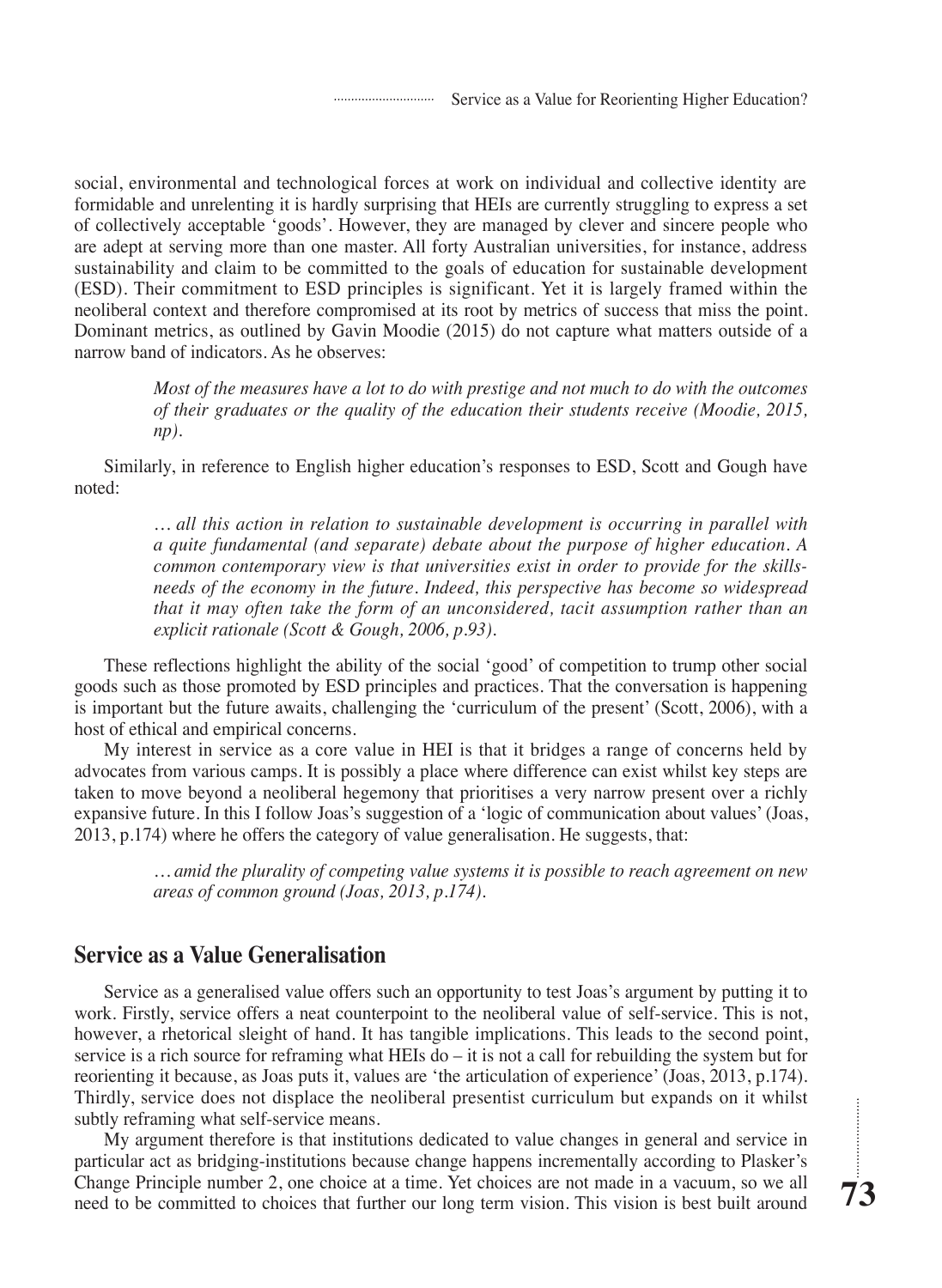images of institutional and civilisational health. So to avoid what Plasker calls "toxic choice" (Plasker, 2007, p.20) we invoke Change Principle number 3: A vision of what the institution and the society it serves could be in the future. Change Principle number 2 reminds us of the centrality of process, aka Plasker's 'progress', in choice making and change; Change Principle number 3 reminds us that values underpin choice and have a central aspirational role to play in generating meaning, purpose and expression.

Plasker's principles aimed at a healthy individual future are, I believe, as applicable to institutions as they are to individuals. Health is a value that sits at the heart of service. Values aligned with service are not necessarily those aligned with the growth and fiscal orientation of HEIs. Yet as I note above, they are also not mutually exclusive. Either way HEIs generate capital – and this is (and always has been) social, cultural and economic in nature. Perhaps they can produce an ecological service oriented capital too – in the form of relational consciousness and the skill sets that such awareness demands?

## **Relational Rationality**

This paper is suggesting that values that foster service have the potential to reorient HEIs by generating transformative educational opportunities (Thomas, 2009). Thinking about values and service however is not a purely intellectual affair, it is deeply personal and embodied (Bussey, 2014). As Joas (2013) notes – values produce 'affective intensity', ie identity, and generate the subjective sense of 'self-evidence'. Such thinking and the affective intensities that accompany it is, from a pragmatic perspective, enacted. Action and thought are deeply intertwined, with action reinforcing thought and thought testing/validating/experimenting via action: in short this is a form of action learning to which futures brings an anticipatory edge (Inayatullah, 2006; Stevenson, 2002). If planetary, social and institutional health are values we hold dear then this is an invitation to explore a range of service modalities framed within a relational awareness that our individual health is linked to questions of equity, inclusion, care, mutuality and so on (Butler, 2004; Eisler, 2007; Noddings, 2003). Wilkinson and Pickett for instance underscore the connection between distributional equity and wellbeing, providing ample evidence of the connection and arguing for a new distributive model (2009). The rational in this context informed by relational consciousness.

Relational rationality has its own flavour. With the emergence of networked consciousness and action (Castells, 2012), the ecological recasting of systems (DeLanda, 2006) and the geohistorical question of the Other as a disowned voice in public discourse (Deleuze & Guattari, 1994) relationality becomes a tool for reconnecting and revaluing the heartland of higher education. For me this emergent awareness is expressed via service (as opposed to instrumental relevance and selfservice), one choice at a time. We need to follow Plasker's advice and take small steps, with the '100 year', ie sustainable, lifestyle in mind. This keeping the long-term in mind enables us to avoid those toxic choices that 'limit our life' and the integrity over time of our institutions. In this article I am framing the choice for higher education in terms of service/self-service as the 'rhetorical lynch pin' to examine what might change in the way our universities do business.

There is nothing irrational about focusing on self-service and short term outcomes from a neoliberal perspective. However, if we were to deploy the concept of the 100 year lifestyle to HEIs, other values and concerns arise. Service to the broader community of planetary stakeholders then becomes the rational way to assess and enable healthy futures. Such a shift in rationality requires us to think in terms of values and their effects on a host of social-ecological processes. A closer look at the value of service and how it could be applied in HEI goals and curriculum is now warranted.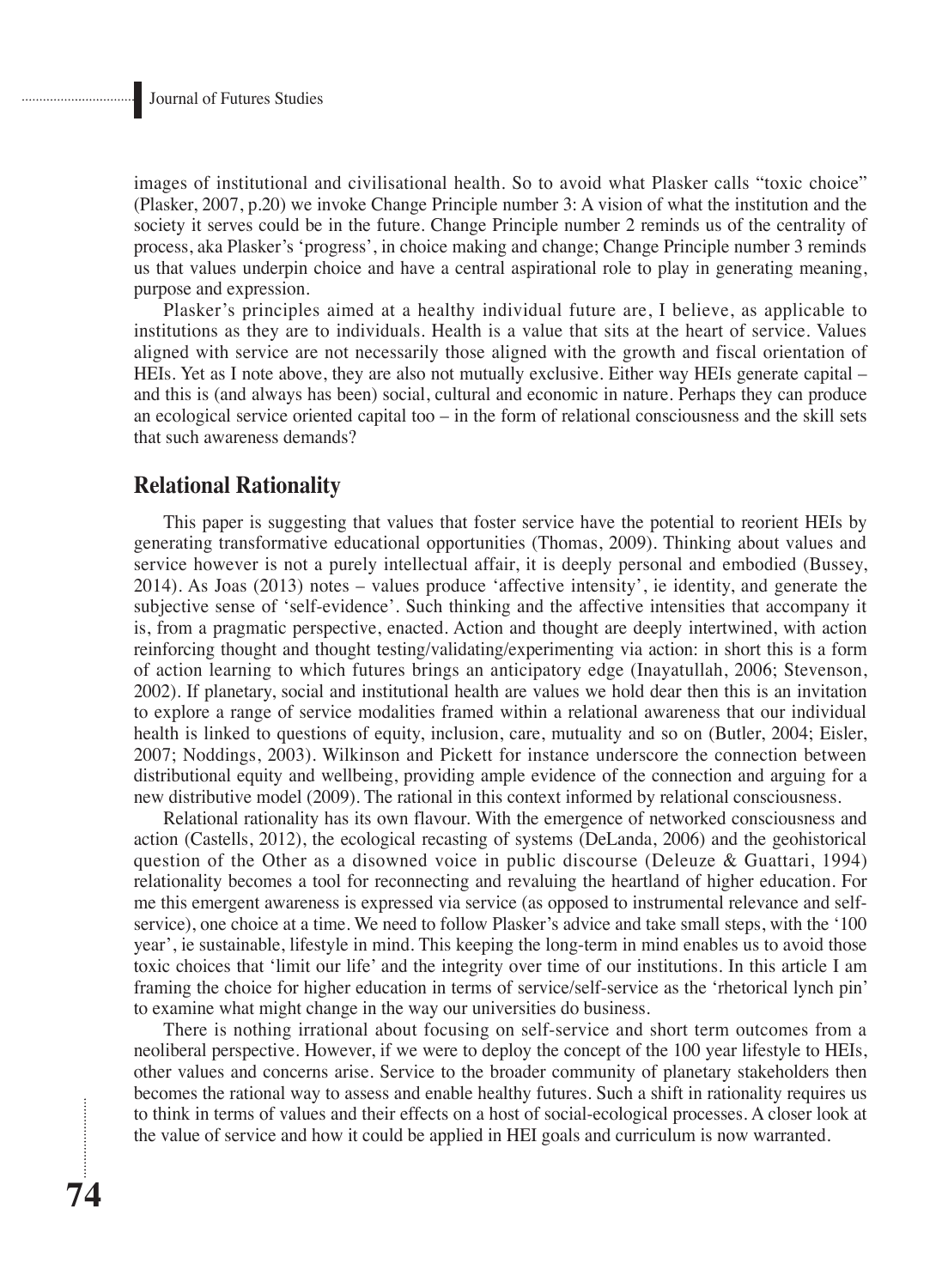Service as a Value for Reorienting Higher Education?

# **Service in HEIs**

The 100 year lifestyle invites us to think about service via a temporal orientation. The presentism of neoliberal logic is exploded when the present is expanded to include the next hundred years. This expansion is further increased if we adopt Elise Boulding's two hundred year present (Slaughter, 2005). By broadening the temporal realm, we immediately become aware of deeper sets of relationship. Service can respond to this depth by offering Service to the Past, the Present and the Future. These temporal domains suggest the following:

- Service to the Past unleashes dangerous memory. The sense of hidden possibilities in culture and also the sense of connectedness to the past – the peoples, the geographies, the ecologies, the cultures and technologies etc that have directly or indirectly informed the present. This raises ethical questions that challenge the given representations of the patterns of change. Service to the past is both an orientation and a practice. As an orientation it demands only that narrow presentism be set aside and a broader inclusive attitude be adopted. As a practice it involves all subjects (not just history) in rethinking aspects of the curriculum that are time-blind.
- Service to the Present builds on the relational logic described earlier in this paper. It begins by challenging limited senses of self and reorienting thinking and practice around what we understand as human potential. It expands the definition of human to include the world humans inhabit. There is no separation, no autonomous humanity, no culture that stands outside of nature. Self-service in this context becomes service to the world, not simply a utilitarian formula for an individual investment in the future. Awareness of the relational dynamic at work across geographic, economic, cultural, ecological domains is essential as is engagement across these sectors. Transdisciplinary realignment is a key to such service.
- Service to the Future develops imagination, creativity, hope and moral courage. It fosters practical optimism in students and staff by valuing the acquisition of practical skills that build capacity that has merit beyond individuals. Such skills are all energised by an anticipatory imagination that links HEIs to the broader project of generating resilient and inclusive futures. The future calls to us not separately but collectively and poses the ethical constraint that we act not just on behalf of, but alongside (across time) with future generations and the worlds they inhabit.

Such a framework can be taught and has powerful resonances for students as my own teaching testifies. More importantly however is that the tripartite value of service acts as a value orientation within which individual value sets, often potentially in conflict, can meet and collaborate in a generalised values domain.

# **What it takes**

HEIs are exploring ways to reorient their values and chart new futures for their stakeholders. Few have taken this task more seriously than Universiti Sains Malaysia (USM). Malaysia's premier university, USM has been working for over a decade on understanding how to engage the value of service as a defining ethic of the university. To use the language of Joas USM has established a 'generalised value domain' and under the guidance of futurist Sohail Inayatullah, and with the direct support of the university president Dzulkifli Abdul Razak, USM has worked through a sustained process of values clarification and futures thinking to craft a new dominant vision for itself (Inayatullah, 2012; USM, 2007a; USM, 2010).

USM has performed a skillful balancing act that bridges the desire to transform whilst maintaining legitimacy, even increased reputation, within Malaysia's higher education context. This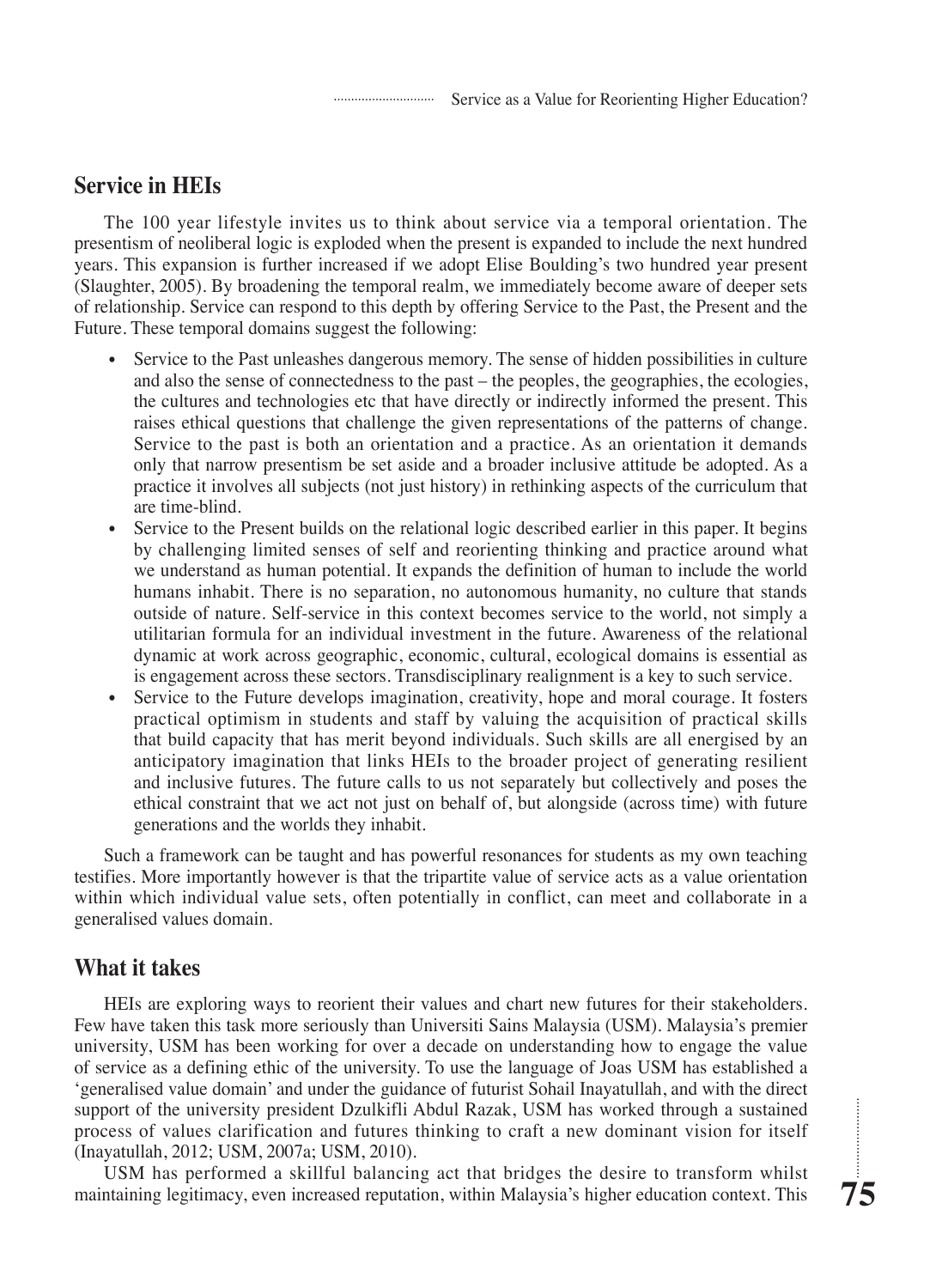**76**

delicate balancing act is presented in their strategic document 'Transforming Higher Education for a Sustainable Tomorrow' in the following terms. Having assessed the status of the European Union's leading universities USM noted:

> *"Judging by their talent pool, abundance of resources and supportive governance, USM believes that we simply cannot play the same game in order to be excellent. As defined by their 'rules', we chose a different path to strategically be eminent and excellent measured in different terms and contexts … USM has chosen to position itself as a world renowned university for sustainability with relevance to the future, nurturing, learning, conducting research and services towards the stated goal" (Razak & Ramli, 2008, p.64).*

To realise this goal the university needed to adjust experience at the system level by initiating a set of new systemic processes. At the level of the day to day, life goes on as usual (ie all contemporary institutional concerns are still on-going as core business) though students and staff are becoming involved in sustainable programmes across the university campus such as: The White Coffin Campaign (reducing/eliminating polystyrene use on campus), the Campus-Wide Recycling Project, the Tree Planting Project and involvement in the Earth Hour and Earth Day campaigns (Razak & Ramli, 2008, pp.39-40).

Such programmes of course have a systemic basis being reflective of the Causal Layered Analysis (CLA) beginning to emerge here (Inayatullah & Milojević, 2015). For instance, USM has adopted the Blue Ocean Programme (Razak & Ramli, 2008, p.18) to generate new thinking about the future and its possibilities. This programme is deliberately open ended. USM recognises that the change must come from within (Razak & Ramli, 2008, p.10) so that the institution is in control of its own future and actively aligning with values that seek to promote its stated objective of sustainability, relevance and service to its region and to the developing world in general. Thus it is seeking to become a Regional Centre for Excellence (Razak & Ramli, 2008, pp.21-22) and to direct research towards the bottom four billion people on the planet.

At the level of paradigm USM is developing a value base that fosters service and partnership models as the most effective route to sustainability. Its goal is "to achieve excellence holistically within a small ecological footprint" (Razak & Ramli, 2008, p.10). To further this, it is challenging disciplinary categories by actively supporting interdiscplinarity and challenging traditional disciplinary silos. It now has a new story – the 'University in a Garden' (Razak & Ramli, 2008, pp.14, 39) and a new value focus – service to the bottom four billion people on the planet. This is a suitably heroic mission and one which draws support from its regional context where the Malaysian government declared it to be its APEX University1 in 2008. Table 1 offers a CLA of this process of accessing a new story.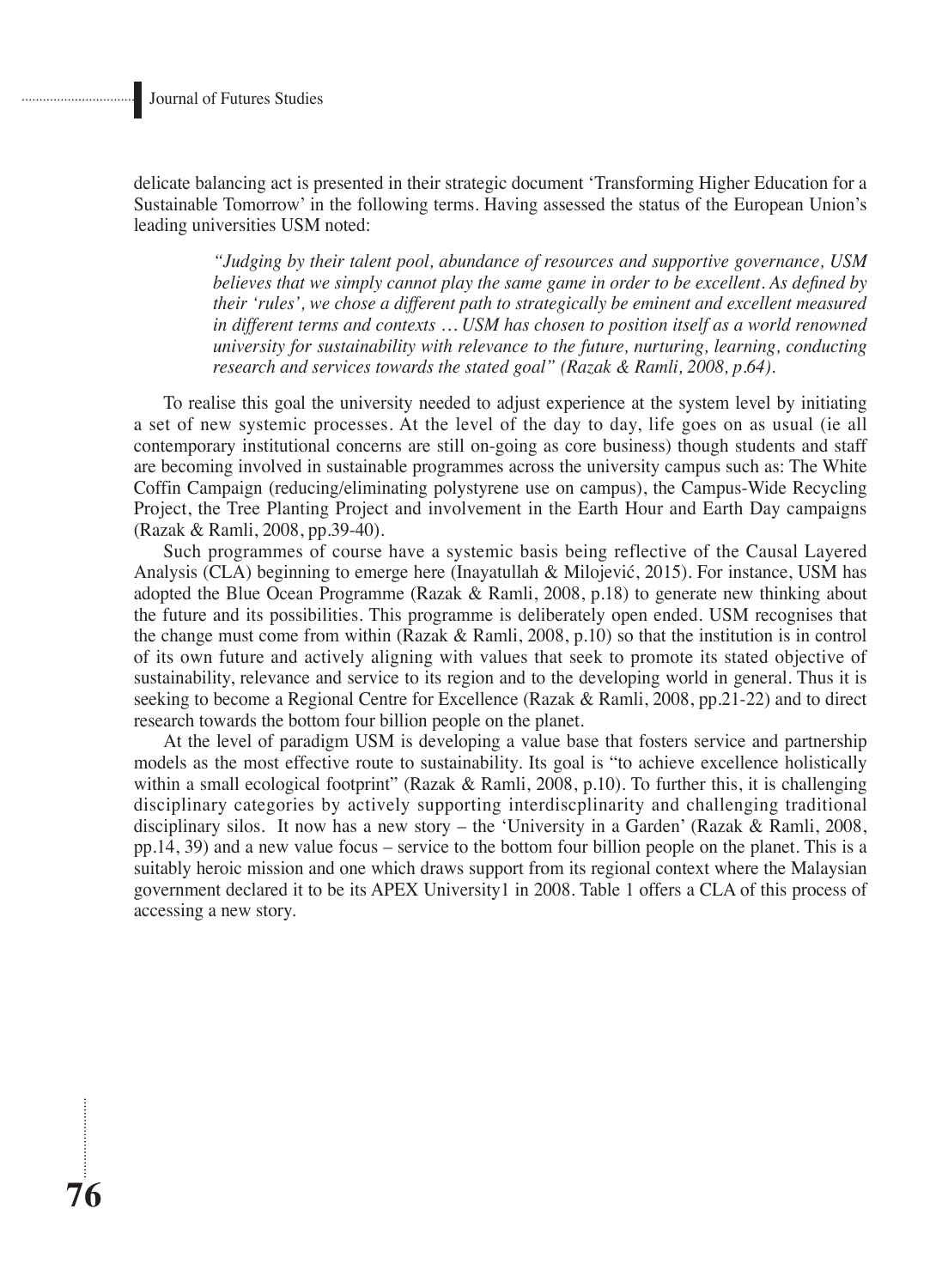| Universiti Sains Malaysia |                                                            |                                                                                                                                                                                              |  |  |
|---------------------------|------------------------------------------------------------|----------------------------------------------------------------------------------------------------------------------------------------------------------------------------------------------|--|--|
| Litany                    | Institutions shape people and<br>people shape institutions | University Ranking; student numbers; teaching,<br>research, publication rankings; assessment.<br>Plus: recycling, tree planting, Earth Hour and<br>Earth Day                                 |  |  |
| The System                | Institutions institute the rational<br>as reality          | Blue Ocean Programme (Razak & Ramli, 2008,<br>p.18); Inside Out Approach(Razak & Ramli,<br>2008, p.10); Regional Centre of Excellence<br>(Razak & Ramli, 2008, pp.21-22); APEX<br>university |  |  |
| The Paradigm              | The rational is contextual $\&$<br>value laden             | Service; Partnership in tension with Competition<br>and economic metrics; holistic excellence                                                                                                |  |  |
| The Story                 | fails so do institutions (or they Game<br>change)          | When the rational, i.e. the story, University in a Garden; Change the rules of the                                                                                                           |  |  |

Table 1. *Mapping USM's Transformation*

USM can be seen to be aligning its story and values with an emergent context that will have relevance for many decades to come. Thus it is seeking, following Plasker's 100 year life style principles, to ensure health, make choices one at a time and keep its goal of sustainability and service to the disadvantaged at the heart of all it does. This process began with an intensive period of reflection that included all core players, the seventy four members of their 'Dream team' (Razak & Ramli, 2008, pp.100-101). This is summarised in Table 2.

|  |  |  |  | Table 2. USM's '100 Year Lifestyle' |
|--|--|--|--|-------------------------------------|
|--|--|--|--|-------------------------------------|

| USM's '100 Year Lifestyle' Plan                      |                                                                                                                                                                                                                                               |  |  |  |
|------------------------------------------------------|-----------------------------------------------------------------------------------------------------------------------------------------------------------------------------------------------------------------------------------------------|--|--|--|
| hard.                                                | Change is easy. Thinking about it is The futures scenario work summarised in USM's<br>Constructing Future Higher Education Scenarios (USM,<br>2007b) describes the futures thinking at the heart of USM's<br>sustainable lifestyle agenda     |  |  |  |
|                                                      | Change happens one choice at a Blue Ocean Programme (USM, 2007b, p.18); Inside Out<br>time. Think progress, not perfection. Approach (USM, 2007b, p.10); Regional Centre of Excellence<br>(USM, 2007b, pp.21-22); APEX university application |  |  |  |
| 100 year lifestyle in mind.<br>(Plasker, 2007, p.15) | Approach change with your ideal University in a Garden; Service; Partnership in tension with<br>Competition and economic metrics; holistic excellence                                                                                         |  |  |  |

Plasker's process is quite fluid and can be understood as an unending and folded process of becoming (Deleuze, 1993). New stories and values generate new forms of expression and order rationality and process in ways that support this.

............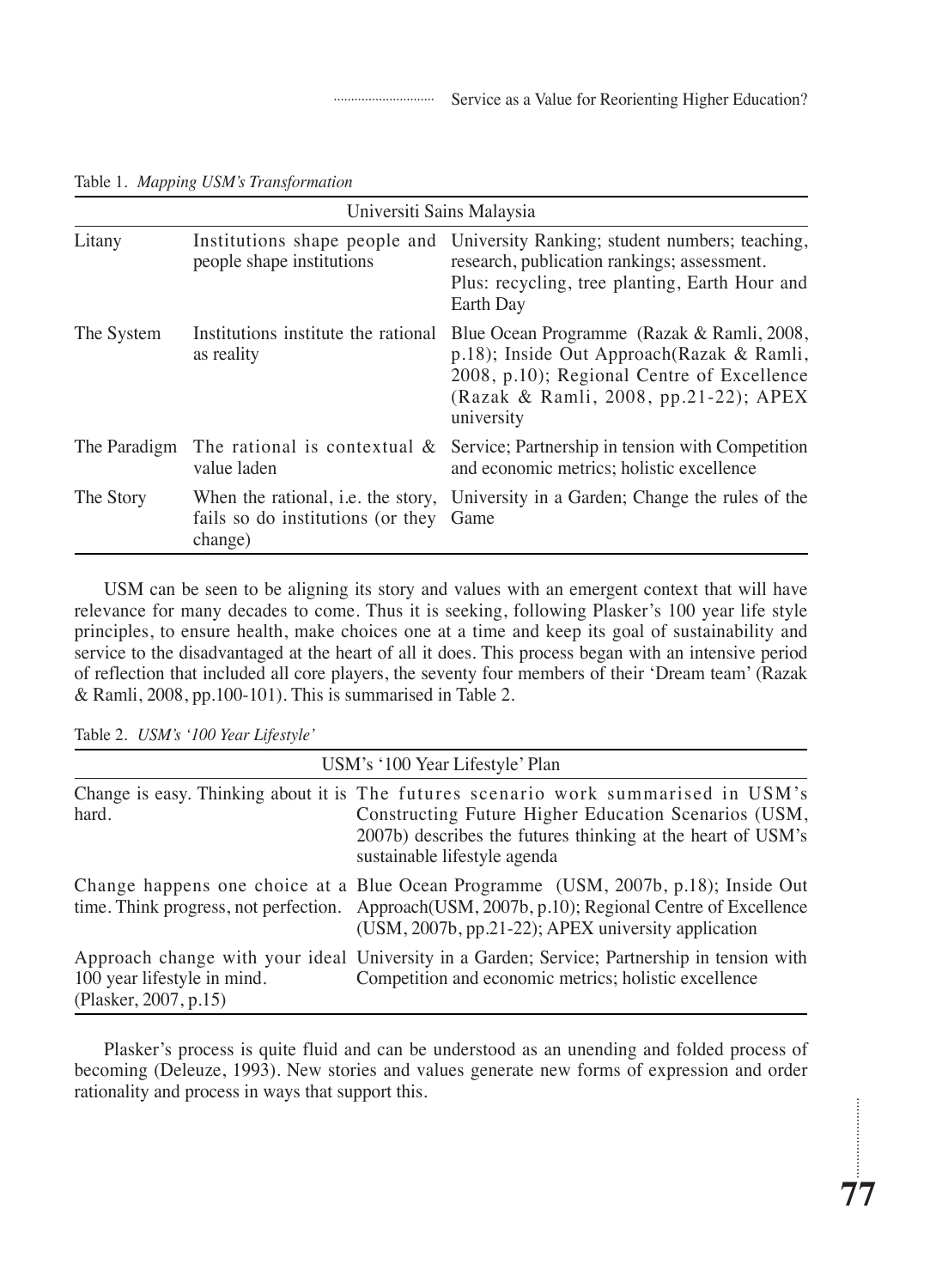#### **Values as a defence against Chaos**

The emergent story being charted above is reflexive in nature. It requires institutions to be vigilant in assessing their own progress in achieving goals that without a reflexive system of selfappraisal may well be rhetoric in which green campuses become the substitute for green minds. Thus USM have developed a rigorous set of Indicators that seek to eliminate, reduce, raise or create (ERRC) conditions that support their primary values set (Razak & Ramli, 2008, pp.68-71; USM, 2010). A broader reflection allows us to see the emergence of relational values as a basic feature of cultural evolution. Namely, that humanity has generated civilisation in order to escape the instability of the random and the chaotic. Yet paradoxically the random and the chaotic are the goad to anticipation and creative emergence and the reimagining of order when what is 'rational' fails. As actor participants we are all part of this drama and must acknowledge that in responding to context we also shape context (Bussey, 2016 Forthcoming).

What drives activity in this context are our values. In fact, all our activity as individuals and communities is based on values. Our institutions enact and maintain these whilst individuals internalise, challenge and hybridise according to their aspirations and the pressures they find themselves under. So civilisations are expressions of values. Culture – the act of cultivating values? – is the value expression of context. Our values determine what it is we take as rational, which as we have seen is a dynamic causally layered field of interrelated processes of meaning making that determines how consciousness operates within context.

There has been much talk about paradigm shifts (Kuhn, 1996), the great turning (Korten, 2006), the tipping point (Gladwell, 2002), worldshifts (Laszlo, 2009), macroshifts (Laszlo, 2001), but what does this mean to institutions like the university which have the potential to represent the aspirational and cultural heart land of an emergent planetary civilisational project? Currently they act as gate keepers for a neoliberal model of learning but some, like USM, are seeking to redefine universities by aligning them with a deeper ethical agenda that is based on values such as service that assert the fundamental requirement of learning to facilitate the utilisation of human potential and to put this potential at the service of the planet (Inayatullah, & Gidley, 2000; Razak & Ramli, 2008).

In this context, universities like USM find themselves seeking to represent the dominant economic value system of a secular Western model of educational delivery whilst remaining true to their cultural and normative agenda. As a result, they are transitional or bridging institutions that must navigate, on the one hand a value system based on a secular Western economic paradigm that promotes competition, rankings, economic accountability, structural imperatives, quality assurance and linear ahistorical utilitarian learning. While on the other hand they seek to develop valid and constructive contexts – a value generalisation - for extended cooperative holistic learning that promotes health, balance, integrity, relationship and inner accountability to values that will underpin a sustainable culture at both local and planetary scales (Nehls & Bussey, 2013).

## **Conclusion**

Transitioning to a new world order that values sustainable process requires transitional institutions as legitimacy is required for those not yet ready to risk everything on a single role of the dice. They are also necessary as none of us working in the present university system can clearly conceive of what sustainable cultures will look like and how their institutions will behave.

This paper has sought to tackle the question, How do we embed values and service in higher education futures? Such a question might suggest there is an answer, a formula or linear process we can follow that will help transition us from condition A to condition B. In the cultural field however process is messy and multiple and can better be described, using Deleuze and Guattari's term (1987),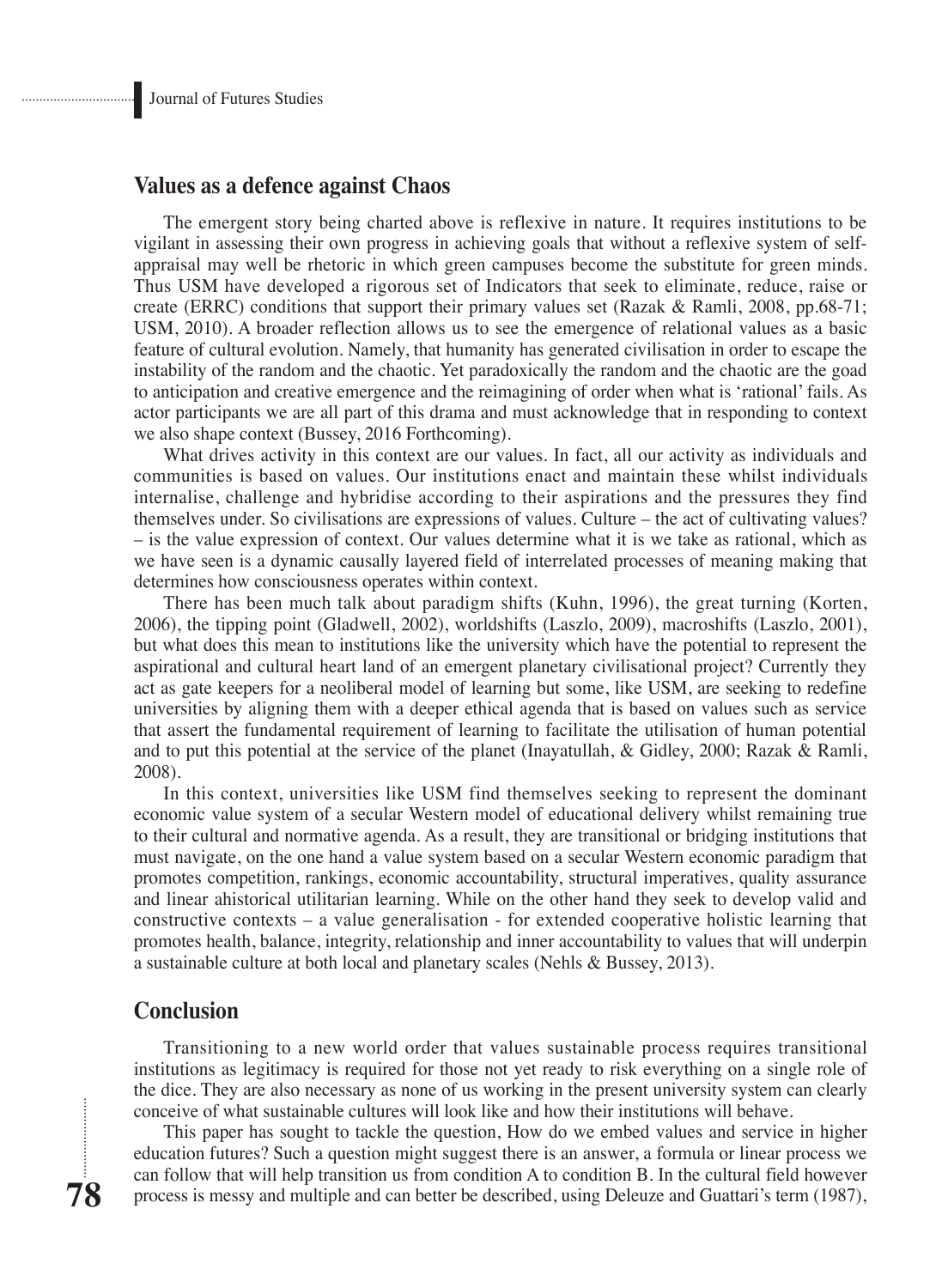as rhizomic. The chaotic and multiple nature of rhizomic space always leaves out the unexpected lines of flight that an idea or process takes. These 'lines' are unpredictable and cross boundaries and geographic spaces in the most unanticipated ways. Thus changing institutional values requires us to accept liminality as a quality of transition and to play with a consciousness of between-ness that accounts for disorientation as part of reorientation (Bussey, 2009).

Universities used to educate for elites, then they were massified and linked to nation building projects (Gatto, 2002; Miller, 2006). The dominant ethos was neoliberal competition premised on self-service; now global contexts are reframing human activity and higher education has the opportunity to respond proactively in these postnormal times (Sardar, 2010) by looking to move away from competition and towards service oriented values in which the hyper individual becomes the 'nested individual'. In these shifts we see institutions essentially committed to the legitimation and maintenance of the status quo coming under increasing pressure. Institutions usually control context and supply its dominant logic. YET, there are many who inhabit institutions today that nurture within themselves and their immediate environs alternative visions of what human beings can do.

## **Correspondence**

Marcus Bussey Arts Research in the Creative Humanities (ARCH) University of the Sunshine Coast, Locked Bag 4, Maroochydore DC, Queensland, 4558 Australia. CRICOS Provider No: 01595D Email: mbussey@usc.edu.au

## **References**

- Bussey, M. (2009). Six shamanic concepts: Exploring the between in futures work. *Foresight, 11*(2), 29-42.
- Bussey, M. (2014). Intimate futures: Bringing the body into futures work. *European Journal of Futures Research, 2*(53), 1-8.
- Bussey, M. (2016 Forthcoming). Anticipatory aesthetics: New identities and the futures senses. In Clammer, J., & Giri, A. K. (Eds.), *The aesthetics of development*. NY & Basingstoke, UK: Palgrave Macmillan.
- Butler, J. (2004). *Precarious life: The powers of mourning and violence*. London & New York: Verso.
- Castells, M. (2012). *Networks of outrage and hope: Social movements in the internet age*. London, UK: Polity.
- Dator, J. A., Pratt, R., & Seo, Youngseok (Ed.) (2006). *Fairness, globalization, and public institutions: East asia and beyond*. Hawaii: University of Hawaii Press.
- DeLanda, M. (2006). *A new philosophy of society: Assemblage theory and social complexity*. London: Bloomsbury.
- Deleuze, G. (1993). *The fold: Leibniz and the Baroque* (T. Conley, Trans.). Minneapolis, MN: University of Minnesota Press.
- Deleuze, G., & Guattari, F. (1987). *A thousand plateaus: Capitalism and schizophrenia* (B. Massumi, Trans.). London, UK & NY: *Continuum*.
- Deleuze, G., & Guattari, F. (1994). What is philosophy? NY: Columbia University Press.
- Eisler, R. (2007). *The real wealth of nations: Creating a caring economics*. San Francisco: Berrett-Koehler.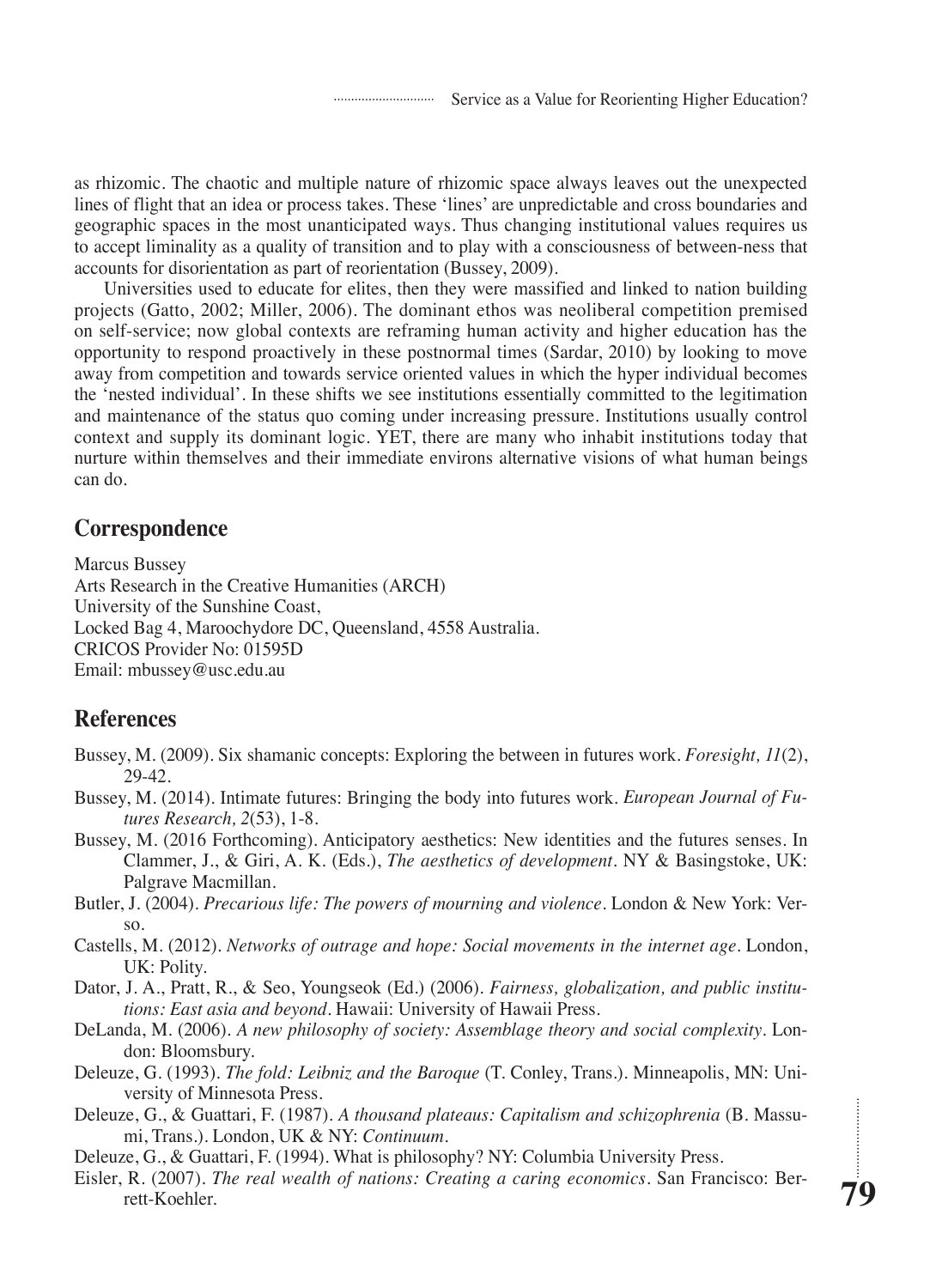- Garlick, S., Matthews, J., & Carter, J. (2011). Countering brutality to wildlife, relationism and ethics: Conservation, welfare and the 'ecoversity'. *Animals, 1*(1), 161-175.
- Gatto, J. T. (2002). *Dumbing us down: The hidden curriculum of compulsory schooling*. Gabriola Island, Canada: New Society Publishers.
- Gladwell, M. (2002). *The tipping point: How little things can make a big difference*. NY: Back Bay Books.
- Hil, R. (2012). *Whackademia: An insider's account of the troubled university*. Sydney, Australia: University of New South Wales Press

Hon, A. H., Bloom, M., & Crant J. M. (2014). Overcoming resistance to change and enhancing creative performance. *Journal of Management, 40*(3), 919-941.

- Inayatullah, S. (2006). Anticipatory action learning: Theory and practice. *Futures, 38*(6), 656-666.
- Inayatullah, S. (2012). Malaysian universities in transformation. *Journal of Futures Studies, 17*(2), 111-124.
- Inayatullah, S., & Gidley, J. (2000). *The university in transformation: Global perspectives on the futures of the university*. Westport, CT: Bergin & Garvey.
- Inayatullah, S., & Milojević, I. (2015). *CLA 2.0: Transformative research in theory and practice*. Tamsui, Taiwan: Tamkang University Press.
- Joas, H. (2013). *The sacredness of the person: A new genealogy of the person* (A. Skinner, Trans.). Washington, DC: Georgetown University Press.
- Kegan, R., & Lahey, L. L. (2009). *Immunity to change: How to overcome it and unlock potential in yourself and your organization*. Boston: Harvard Business Press.
- Korten, D. C. (2006). *The great turning: From empire to earth community*. Bloomfield, CT: Kumarian Press.
- Kuhn, T. S. (1996). *The structure of scientific revolutions.* Chicago, IL: University of Chicago Press.
- Laszlo, E. (2001). *Macroshift: Navigating the transformation to a sustainable world*. SF: Berrett-Koehler Publishers.
- Laszlo, E. (2009). *Worldshift 2012: Making green business, new politics, and higher consciousness work together*. Toronto: McArthur & Co.
- Miller, V. (2006). Pointing towards benevolence in education: Indicators in the subjunctive mood. In S. Inayatullah, Bussey, M., & Milojevic, I. (Eds.), *Neohumanist educational futures: Liberating the pedagogical intellect* (pp.246-265). Tamsui, Taiwan: Tamkang University Press.
- Moodie, G. (2015). Universities should change the way they measure success. *The Conversation*.
- Nehls, E., & Bussey, M. (2013). Let's have a conversation about the new university. In Johansson, K., Lassbo, G., & Nehls, E. (Eds.), Inside the new university: *Prerequisites for a contemporary knowledge production* (pp.107-122). Bussum, The Netherlands: Bentham Science Publishers.
- Noddings, N. (2003). *Caring: A feminist approach to ethics and moral education*. Berkeley, CA: University of California Press.
- Plasker, E. (2007). *The 100 Year Lifestyle: Dr. Plasker's breakthrough solution for living your best life - every day of your life!*. Avon, MA: Adams Media.
- Razak, D. A., & Mohamed, Ramli (Eds.), (2008). *Transforming higher education for a sustainable tomorrow*. Pulau Pinang, Malaysia: Universiti Sains Malaysia.
- Sardar, Z. (2010). Welcome to postnormal times. *Futures, 42*(5), 435-444.

Scott, W., & Gough, S. (2006). Universities and sustainable development in a liberal democracy: A reflection on the necessity for barriers to change. In Holmberg, J., & Samuelsson, B. E. (Eds.), *Drivers and barriers for implementing sustainable development in higher education* (pp.89- 96). Goteborg: UNESCO Education for sustainable development in action technical paper N°3

- Slaughter, R. A., & Bussey, M. (2005). *Futures thinking for social foresight*. Tamsui, Taiwan: Tamkang University Press.
- Stevenson, T. (2002). Anticipatory action learning: conversations about the future. *Futures, 34(5)*,

**80**